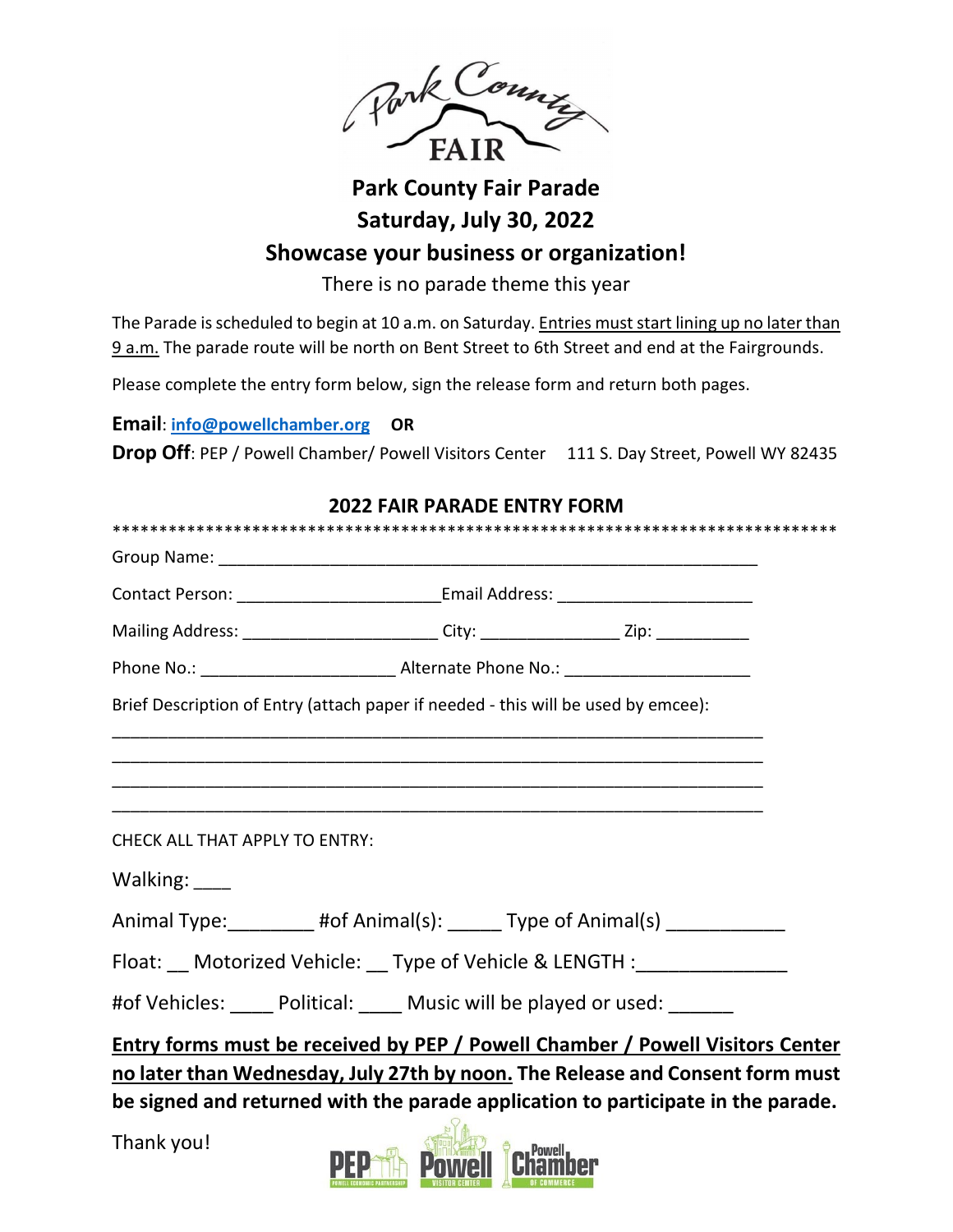## **Park County Fair Parade Release and Consent**

(MUST BE RETURNED WITH APPLICATION)

In consideration of the acceptance of the Park County Fair Parade Entry, I hereby, release and hold harmless the Powell Economic Partnership/Powell Chamber/ Powell Visitors Center, officials and members thereof, and each of them from all and every claim for damages which may occur to me at any time hereafter in favor of myself, my heirs, representatives, or dependents, against said organization, its officials and members or any of them by reason of any injury, or loss, or damage which may be suffered by me or any of them by reason of an injury, or loss or damage, negligence or default, or any person whatsoever, in PEP/Powell Chamber/Powell Visitors Center. I further agree to accept the conditions of this contract.

\_\_\_\_\_\_\_\_\_\_\_\_\_\_\_\_\_\_\_\_\_\_\_\_\_\_\_\_\_\_\_\_\_\_\_\_\_\_\_\_\_\_\_\_\_\_\_\_\_\_\_\_\_\_\_\_

\_\_\_\_\_\_\_\_\_\_\_\_\_\_\_\_\_\_\_\_\_\_\_\_\_\_\_\_\_\_\_\_\_\_\_\_\_\_\_\_\_\_\_\_\_\_\_\_\_\_\_\_\_\_\_\_

Printed Name of Participant

\_\_\_\_\_\_\_\_\_\_\_\_\_\_\_\_\_\_\_\_\_\_\_\_\_\_\_\_\_\_\_\_\_

Signature of Participant

Date